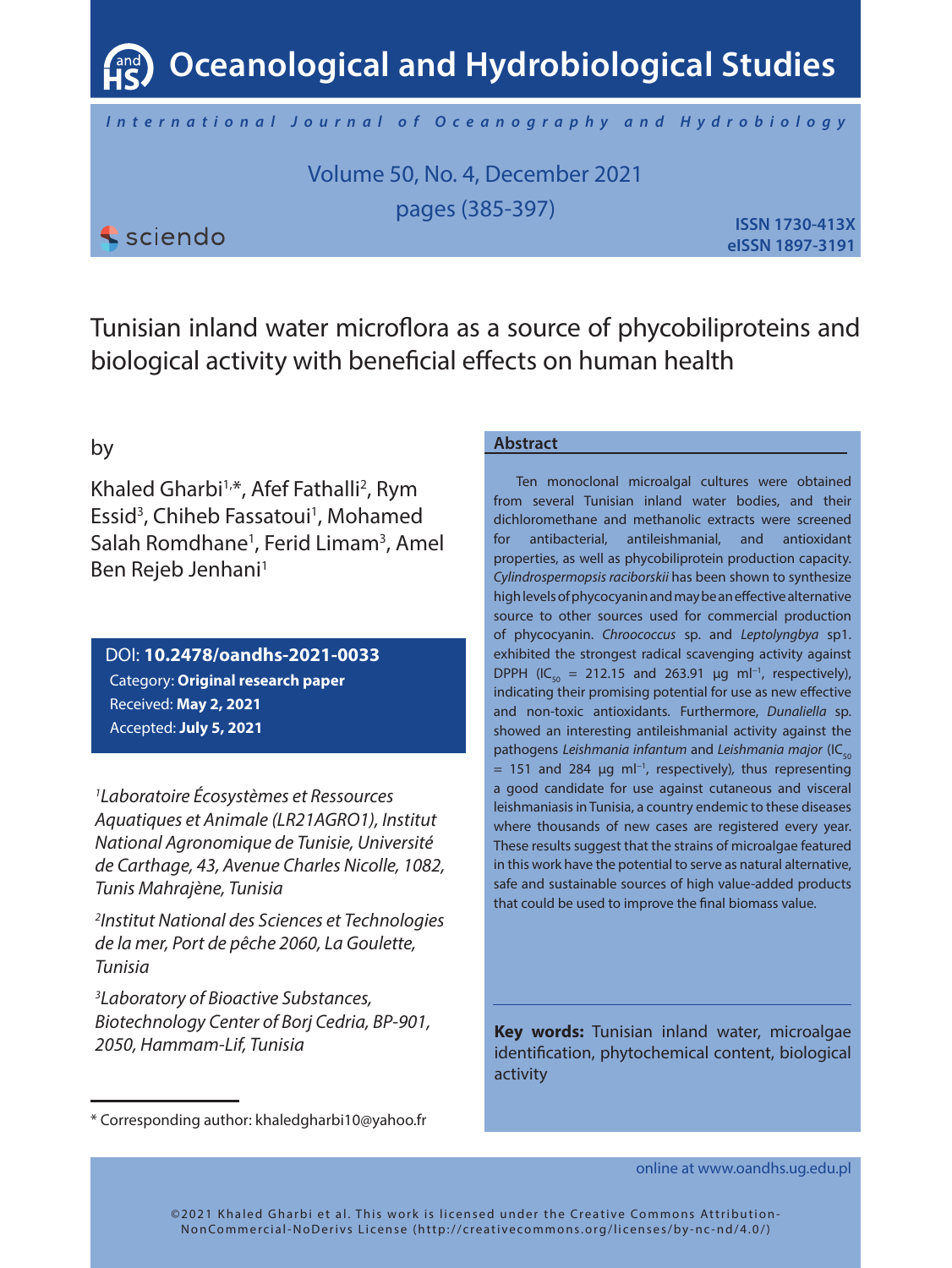# **1. Introduction**

Despite tremendous advances in medicine around the world, infectious diseases caused by bacteria, fungi, and different types of protozoa continue to pose a major threat to public health. Their impact is particularly significant in developing countries due to the lack of access to medicines and the emergence and spread of antibiotic resistance, which has increased dramatically over the past decade (Kang et al. 2015). Several antimicrobial chemical agents have been synthesized for certain parasitic and bacterial diseases, however, they are still very limited in number and their use is restricted due to their toxicity, high cost, microbial resistance and low efficacy (Sanchez et al. 2010). According to the Eastern Mediterranean Regional office of the World Health Organization, cutaneous leishmaniasis (CL) caused by the protozoan *Leishmania major* continues to be a major public health problem in Tunisia, considered an endemic country for this disease. It occurs mainly in central and southwestern Tunisia (semi-arid and arid areas) and causes thousands of new cases each year. In some villages, infection rates can reach up to 60% of the population (WHO 2017).

On the other hand, oxidative damage caused by reactive oxygen species (ROS) on lipids, proteins, and nucleic acids can trigger various chronic diseases, such as coronary heart disease, atherosclerosis, cancer, and aging (Ngo et al. 2011). Over the past decades, the food, cosmetics, and nutraceutical industries have been putting enormous efforts into finding natural alternatives to replace synthetic antioxidants, in particular BHT (butylated hydroxytoluene) and BHA (butylated hydroxyanisole), which several epidemiological studies have shown to be toxic in the medium and long term (Agyei et al. 2015). Such alarming situation has highlighted the urgency of finding new safe alternatives of natural origin, easily accessible, and capable of being produced in a sustainable manner.

In recent years, the use of photosynthetic microorganisms such as microalgae in life sciences has received increasing attention due to their diverse phytometabolic content with varied chemical structures and biological properties. The group of phycobiliproteins (phycocyanin, allophycocyanin and phycoerythrin) are among the most valuable accessory pigments that can be extracted from microalgae due to their extremely beneficial effects on health. They are widely recognized as powerful functional ingredients with very interesting applications in various fields such as agri-food, aquaculture, biotechnology, medicine, and pharmacy (Lamers et al. 2010; Jalal et al. 2013).

Currently, the growing demand for functional foods and nutraceuticals has sparked an increasing interest in the use of microalgae as natural sources of high value products, especially phycobiliproteins, which has automatically resulted in their surge in demand in the global market of human health, nutrition, and aquaculture (Jalal et al. 2013; Yang et al. 2013). However, their wide industrial application still requires studies to isolate and characterize more candidate strains from various terrestrial and marine environments in order to select those with interesting levels of accumulation of these valuable molecules.

Therefore, the present work aimed to study the production of phycobiliproteins and the accumulation potential of some local microalgal strains isolated in several Tunisian inland water bodies, as well as to determine their phytochemical composition and to evaluate antioxidant, antibacterial, and antileishmanial properties of their extracts.

# **2. Materials and methods**

## **2.1. Study area and sample collection**

The microalgae strains investigated in this work were collected in eight Tunisian inland water bodies (river, lagoon, dam reservoir, spring) located in the north, center, and south of the country (Table 1).

## **2.2. Strain isolation and culture medium**

All samples were taken to the laboratory where each strain was subjected to capillary isolation in liquid medium, using an inverted microscope (Leica microsystems, Wetzlar, Germany). A single individual was isolated (a single cell, colony, or filament) in 300 µl of the appropriate culture medium, and growth of each isolate was achieved by gradually increasing the culture volume from the initial isolation to the final batch. All strains were cultivated in 2 l laboratory flasks, using a monospecific batch culture system under sterile conditions. Growing was carried out at  $25 \pm 1^{\circ}$ C temperature in a thermostatically controlled room, and using BG11 (Rippka et al. 1979) or CONWAY (Blancheton 1985) media, depending on the origin of each strain (Table 1). Culture media were sterilized by autoclaving at 120°C for 20 min before use. Growth was conducted in a 16:8 h light:dark regime under illumination of cool white fluorescent tubes with a light intensity of approximately 25 µmol m−2 s−1. Cells were harvested only in the exponential growth phase by centrifugation (3000 rpm; Thermo IEC CL31R Multispeed centrifuge; Massachusetts – USA),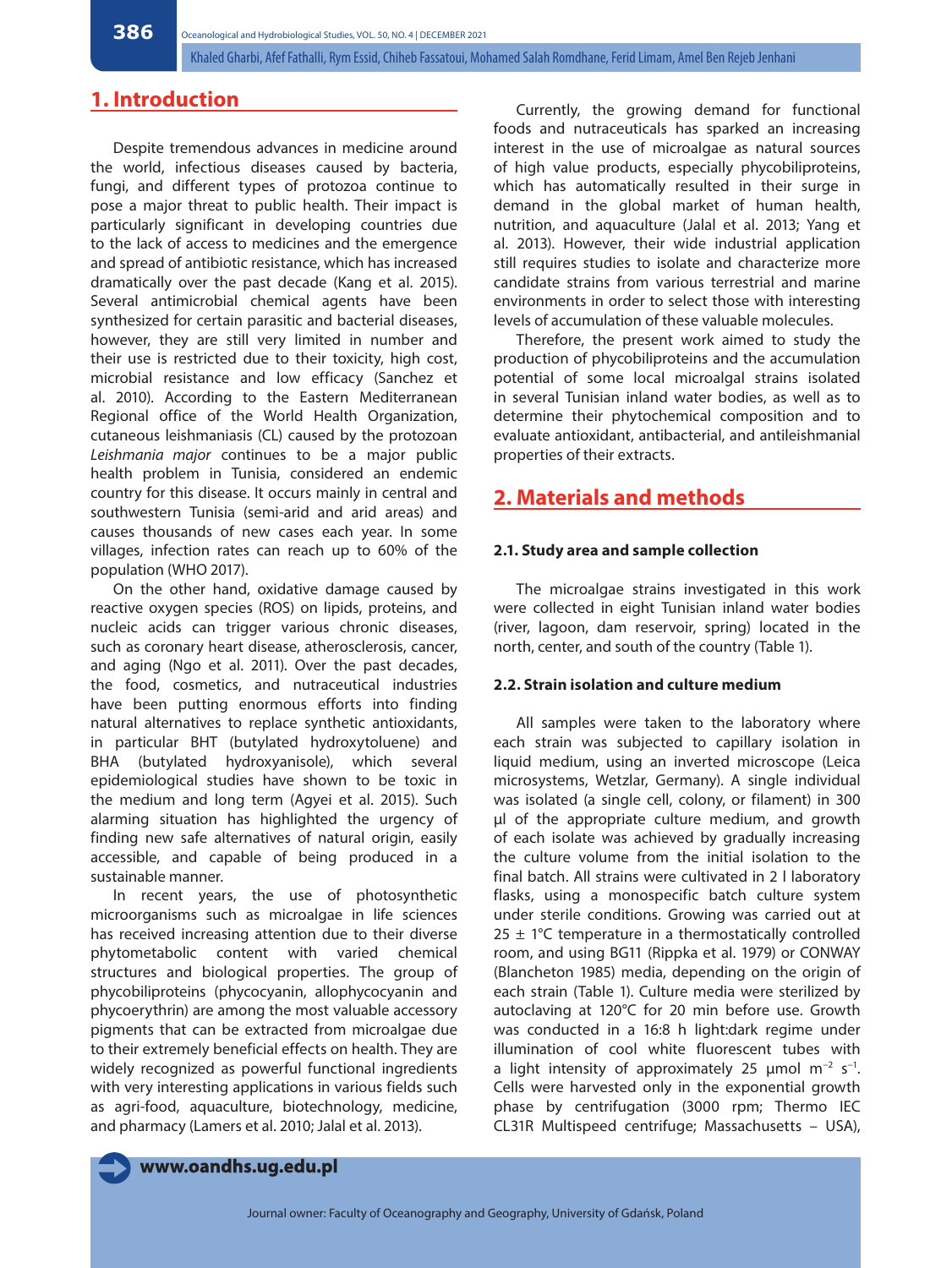## **Table 1**

Microalgal strains isolated from Tunisian inland water bodies (river, lagoon, dam reservoir, spring) with location and culture mediums

| <b>Strain</b>                  |             | Class/Order                      | Sampling site                                                 | Culture medium |
|--------------------------------|-------------|----------------------------------|---------------------------------------------------------------|----------------|
| Dunaliella sp.                 | Duna-GV     | Chlorophyceae/ Chlamydomonadales | El Grine Sabkha<br>33°38'55"N; 10°32'33"E<br>S: 56 PSU        | <b>CONWAY</b>  |
| Chroococcus sp.                | Chroo-CH    | Cyanobacteria / Chroococcales    | Chanchou River<br>33°54'3"N; 9°43'22"E<br>S: 4.2 PSU          | <b>BG11</b>    |
| Arthrospira platensis          | Arthro-KB   |                                  | Korba lagoon<br>36°36'43"N; 10°53'13"E<br>$S: 16$ PSU         | <b>BG11</b>    |
| Leptolyngbya sp1.              | Osci-NB-01  |                                  | Nabhena reservoir<br>36°03'57"N; 9°51'54"E<br>S: 0.5 PSU      | <b>BG11</b>    |
| Leptolyngbya sp2.              | Lepto-CH    |                                  | Chanchou River<br>33°54'3"N; 9°43'22"E<br>$S: 4.2$ PSU        | <b>BG11</b>    |
| Limnotrix sp.                  | Osci-BM-01  | Cyanobacteria / Oscillatoriales  | Bir Mcherga reservoir<br>36°30'32"N; 10°00'36"E<br>S: 1.6 PSU | <b>BG11</b>    |
| Planktothrix agardhii          | Plank-SS-01 |                                  | Sidi Saad reservoir<br>35°22'51"N; 9°41'20"E<br>S: 1.9 PSU    | <b>BG11</b>    |
| Spirulina sp.                  | Spir-ML     |                                  | <b>Maltine River</b><br>34°24'56"N; 10°19'45"E<br>$S: 45$ PSU | CONWAY         |
| Anabaenopsis circularis        | Pseud-01    | Cyanobacteria /Nostocales        | Siliana spring<br>35°54'39"N; 9°20'06"E<br>S: 0.2 PSU         | <b>BG11</b>    |
| Cylindrospermopsis raciborskii | Cyl-NB-05   |                                  | Nabhena reservoir<br>36°03'57"N; 9°51'54"E<br>S: 0.5 PSU      | <b>BG11</b>    |

S – salinity; PSU – practical salinity unit

then lyophilized using a Christ Alpha 2-4 LD Plus freeze-dryer (Harz, Germany) after a cultivation period between 18 and 25 days. Samples were then stored at −20°C until analysis.

For screening of the investigated biological activity, the lyophilized biomass of each strain was ground using a mortar and pestle for a few minutes and extracted adding 1:10 w/v of solvent mixture (dichloromethane–methanol, 1:1, v/v) with the assistance of an ultrasonic bath (Branson 2800, Branson Ultrasonics Corporation, Danbury, USA) (110 w; 40 kHz) for 15 min at room temperature, and then filtered. The filtrate was subsequently collected and the remaining microalgal material was ground in a mortar, mixed with the same extraction buffer and filtered again until the completion of three successive extraction cycles for maximum extraction yield. The solvents were then evaporated using a Rotavapor (KNF, Freiburg, Germany) and the obtained extracts were stored at –80°C between each analysis.

## **2.3. Morphological and molecular identification**

## **2.3.1. Morphological identification**

Morphology and size of the microalgae strains were observed through a Leica DM LS2 microscope (Leica microsystems, Wetzlar, Germany) with magnification: 400x and 1000x, using a specialized digital camera (HDCE - 50B, Olympus Corporation, Tokyo, Japan) monitored by AxioVision software, version 4.8. Taxonomic identification was based on Geitler (1932), Bourrelly (1966) and Komárek and Anagnostidis (1999, 2005).

#### **2.3.2. Molecular identification**

Total genomic DNA was extracted using a DNeasy® Plant Mini Kit (QIAGEN GmbH, Hilden, Germany) following the protocol provided by the manufacturer and stored frozen at −20°C until use.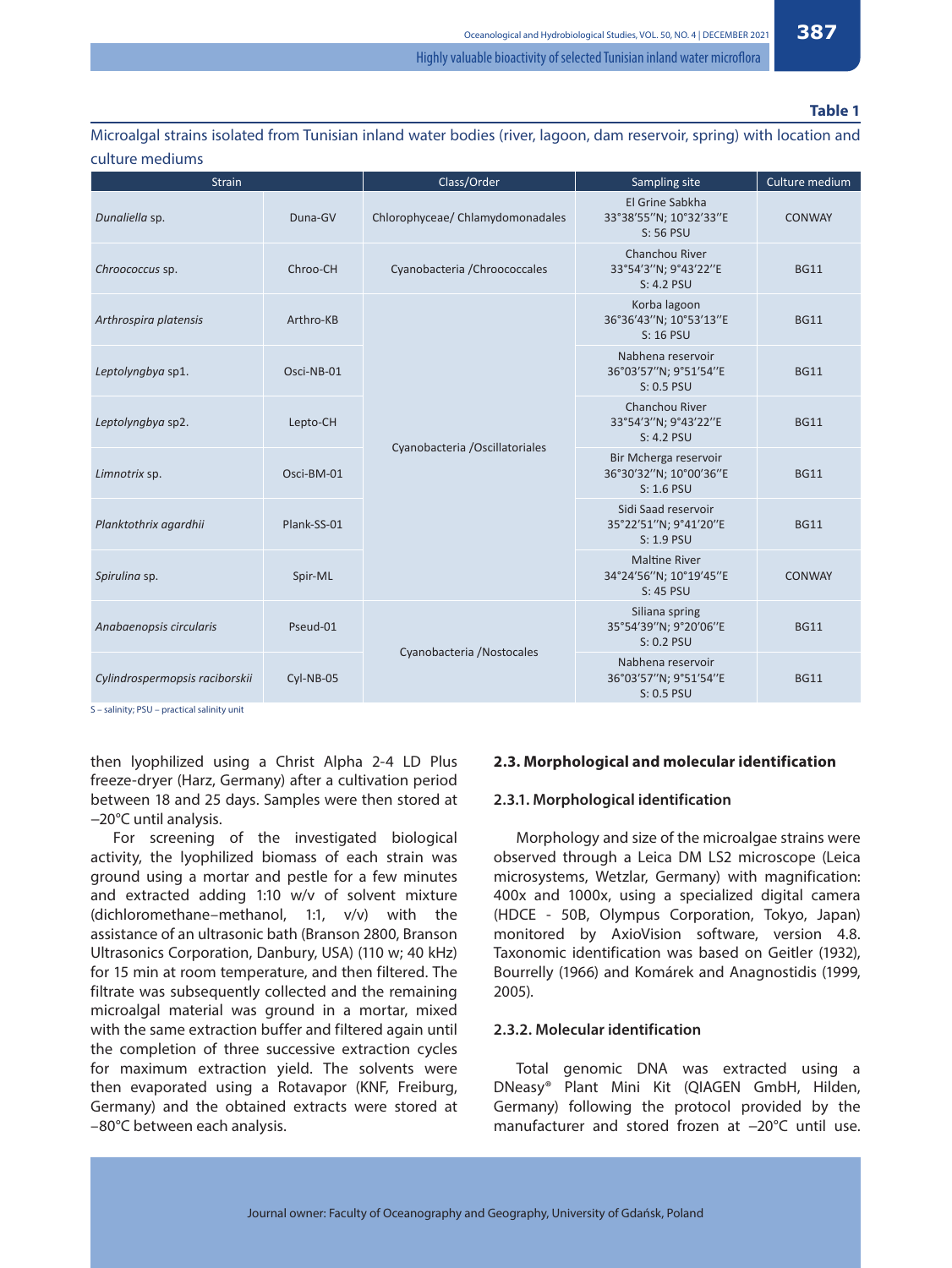The DNA extracts were checked by electrophoresis in 1% agarose gel and then quantified with a Thermo Fisher spectrophotometer (Heaios Y, Thermo Scientific; Massachusetts, USA), followed by dilution to 200 ng/µl solutions. Polymerase chain reaction (PCR) amplifications were performed with a DNA Thermal Cycler, model 2720 (Applied Biosystems/ California, USA), using 100 µl of the PCR reaction mixture. For prokaryotic strains, nuclear-encoded 16S rRNA gene segments were amplified with PCR primers 27 Fw and 1494 Rev under the conditions described in Fathalli et al. (2011). For *Dunaliella* sp., MA1 and MA2 primers were used for PCR amplification of 18S rDNA gene segments under the conditions described in Olmos et al. (2000).

All PCR amplifications were performed in 20 µl aliquots, containing 10 pmol of each forward and reverse primers (Invitrogen, Carlsbad, California), 1 × Reaction Buffer (Invitrogen, Carlsbad, California), 250 µM of each deoxynucleoside triphosphate (OMEGA biotec TQAC136), 2.5 mM MgCl. (Invitrogen, Carlsbad, California), 0.5 U of Taq DNA polymerase (Invitrogen, Carlsbad, California), and 5 to 10 ng of genomic DNA template. All PCR amplicons were analyzed by electrophoresis in 1% agarose gel (Invitrogen, Carlsbad, California), run in  $1 \times$  TBE buffer, stained with ethidium bromide, and photographed under UV trans-illumination.

A total of 100 µl of PCR of each amplified product was purified using a PureLink® PCR Purification Kit (Invitrogen, Carlsbad, California), following the protocol provided by the manufacturer, and subsequently sent for direct sequencing. Nucleotide sequences were obtained and submitted to the BLAST (Basic Local Alignment Search Tool) database (http:// www.ncbi.nlm.nih.gov/BLAST) for identification.

All sequences were then submitted to the GenBank database (accession numbers are given in Table 2).

#### **2.4. Phytochemical content**

#### **2.4.1. Phycobiliproteins**

The content of phycobiliproteins (phycocyanin – PC, allophycocyanin – APC, and phycoerythrin – PE) was determined during the exponential growth phase of cyanobacterial strains according to Bennett & Bogorod (1973). For each strain, 10 ml of fresh culture, taken in a culture concentration range of 100 μg of fresh weight per ml, was centrifuged at 3000 rpm for 5 min. The collected cell mass was then washed with buffer solution 1 M Tris HCl (pH 8.1), and one volume of cell mass was subsequently resuspended in five times the volume of the same buffer. In order to extract the pigments, it was necessary to perform cell wall splitting for cyanobacterial strains. For this, continuous freezing at −20°C, thawing at +4°C, and sonication (10 min with cycles of 30 s) were applied to all samples, which allowed destruction of cell walls. The cell fragments were then separated by centrifugation at 12 000 rpm for 10 min, and the supernatant was taken for spectrophotometric determination of phycobiliprotein content by measuring the absorbance at wavelengths of 620, 652 and 562 nm. Absorbance measurements were performed on a UV/Vis spectrophotometer (Heaios Y, Thermo Scientific; Massachusetts, USA), and the amount of PC, APC, and PE in a sample was calculated using the following formula (Bennett & Bogorad 1973; Horvath et al. 2013):

PC [mg m]<sup>-1</sup>] = 
$$
(A_{620} - 0.474 \times A_{652}) / 5.34
$$
  
APC [mg m]<sup>-1</sup>] =  $(A_{652} - 0.208 \times A_{620}) / 5.09$  (1)

PE [mg ml<sup>-1</sup>] =  $(A_{562} - 2.41 \times PC - 0.849 \times APC) / 9.62$ 

#### **Table 2**

|               |                                   |                 | <b>Accession numbers</b> |                          |
|---------------|-----------------------------------|-----------------|--------------------------|--------------------------|
| <b>Strain</b> | Taxon according to BLAST database | % of similarity | 16S rRNA                 | rpoC1                    |
| Osci-NB-01    | Leptolyngbya sp.                  | 99              | MG762090                 |                          |
| Osci-BM-01    | Limnotrix sp.                     | 100             | MG762091                 |                          |
| Plank-SS-01   | Planktothrix agardhii             | 100             | MG762092                 | $\overline{\phantom{0}}$ |
| $Cyl-NB-05$   | Cylindrospermopsis raciborskii    | 96              |                          | HQ389355                 |
| Pseud-01      | Anabaenopsis circularis           | 99              | MG098078                 |                          |
| Arthro-KB     | Arthrospira platensis             | 100             | MG098079                 |                          |
| Lepto-CH      | Leptolyngbya sp.                  | 99              | MG098077                 |                          |
| Spir-ML       | Spirulina sp.                     | 99              | MG518486                 |                          |

Molecular identification of microalgal strains isolated from different Tunisian inland water bodies with % of similarity according to the BLAST database and accession numbers

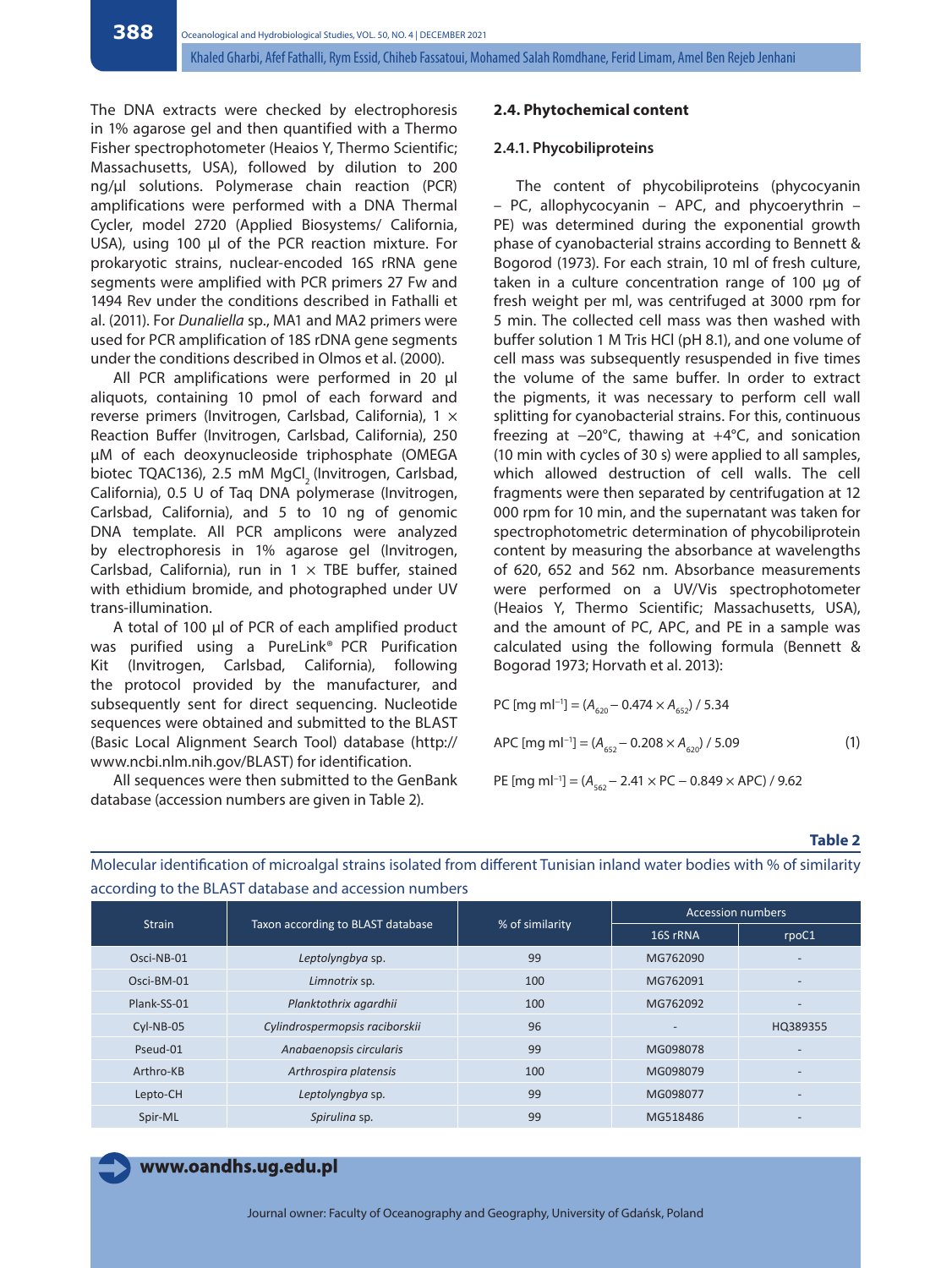where *A* is the absorbance at a specified wavelength.

Each sample was analyzed in triplicate and the buffer was used as a blank.

## **2.4.2. Total polyphenols**

The total content of polyphenols (TPP) of each extract was assessed according to a colorimetric method adapted from Dewanto et al. (2002) using the Folin–Ciocalteu reagent. A volume of 0.125 ml of ethanol extracts was added to 0.5 ml of distilled water and 0.125 ml of Folin–Ciocalteu reagent. After 6 min incubation in the dark, the mixture was added to 1.25 ml of 7% (w/v) sodium carbonate, and the solution was made up to 3 ml with distilled water. The mixture was then incubated for 90 min in the dark and then taken for absorbance measurement at 760 nm, using a UV/Vis spectrophotometer (Optizen 2120 UV plus, Mecasys, Korea). TPP was calculated from the linear equation of a standard curve prepared with gallic acid (concentration range of 50–200 μg ml−1). Results were expressed in mg of gallic acid equivalents per gram of dry weight (mg GAE/g DW).

## **2.4.3. Total flavonoids**

Total flavonoid (TF) content was determined colorimetrically according to Heimler et al. (2006). Briefly, 0.075 ml of 7%  $\textsf{NaNO}_{\text{\tiny{2}}}$  (w/v) was mixed with 0.25 ml of each extract and 0.15 ml of 10%  $(w/v)$ AICI<sub>3</sub>. After 5 min incubation at room temperature, 0.5 ml of (1 M) NaOH was added to the mixture and adjusted to 3 ml with distilled water. Absorbance was determined at 510 nm after 15 min incubation at room temperature. The TF content was estimated based on a standard calibration curve (concentration range of 100–750 μg ml−1). Results were expressed in mg catechin equivalent per gram of dry weight (mg CE/g DW).

## **2.5. Antioxidant activity**

Antioxidant activity of microalgal extracts was assessed using 1,1 Diphenyl 2- Picryl Hydrazyl (DPPH) assay for free radical scavenging activity according to Cheel et al. (2007). Samples of microalgae extracts were prepared in methanol at a final concentration ranging from 62.5 μg ml<sup>-1</sup> to 2 mg ml<sup>-1</sup>. They were subsequently mixed with 2 ml of (60 μM) DPPH solution prepared in methanol, then incubated in the dark for 30 min at room temperature. Absorbance measurements were taken against a blank at 517 nm using a UV/Vis spectrophotometer and butylated

hydroxytoluene (BHT) as a standard. Free radical scavenging activity was determined according to the following equation:

$$
%inhibition = \left(\frac{A_B - A_S}{A_B}\right) \times 100
$$
 (2)

where  $A_{\rm B}$  = absorbance of blank (containing all reagents except the sample) and  $A_{\rm s}$  = absorbance of a sample.

 $IC_{50}$  was expressed as the concentration of extract inhibiting 50% of the DPPH free radical scavenging activity.

## **2.6. Antibacterial activity**

#### **2.6.1. Bacterial strains**

Antimicrobial activity of microalgal extracts was tested against reference microorganisms, including Gram-positive bacteria (*Enterococcus faecalis* ATCC 29212, *Staphylococcus aureus* ATCC 25923, methicillinresistant *Staphylococcus aureus* MRSA and *Bacillus cereus* ATCC 14579), and Gram-negative bacteria (*Escherichia coli* ATCC 35218, *Pseudomonas aeruginosa* ATCC 27853). All bacterial strains were kindly provided by the "Laboratory of Bioactive Substances", Borj Cedria Biotechnology Center, Tunisia.

### **2.6.2. Antibacterial assay**

Antibacterial activity tests were carried out using the agar disc diffusion method according to Celiktas et al. (2007). Bacterial suspensions (10<sup>8</sup> cells ml<sup>-1</sup>) were inoculated evenly in Mueller-Hinton (MH) agar plates using a cotton swab. Whatman filter paper discs (diameter = 5 mm, porosity = 6  $\mu$ m) were impregnated with double serial dilutions of the extract, ranging from 31.25 µg ml<sup>-1</sup> to 1 mg ml<sup>-1</sup>, then allowed to dry under a flow hood for 3 h before application to the agar surface. Plates were incubated at 37°C for 24 h, and the size of inhibitory zones (including the diameter of the disc) was measured. Clear zones of inhibition around the discs indicate antibacterial activity. The minimum inhibitory concentration (MIC) was determined for extracts with a zone diameter over 10 mm. The MIC was determined on 96-well plates and defined as the lowest concentration of the extract that inhibits the growth of microorganisms. The tetracycline (30 µg/disk) was used as a reference antibiotic.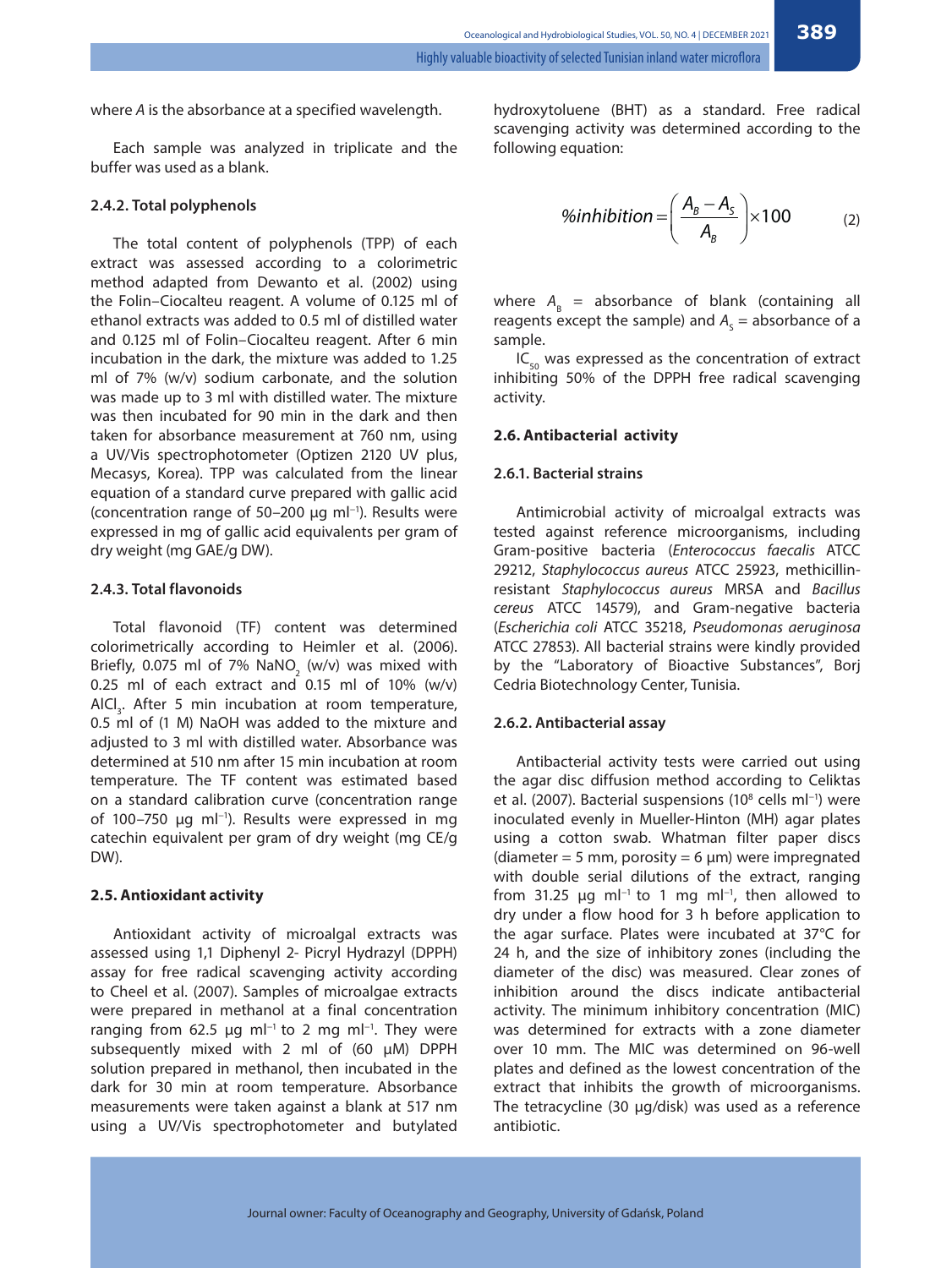#### **2.7. Antileishmanial activity**

Antileishmanial activity was evaluated in 96-well plates on promastigotes of *Leishmania major* (gLC94) and *Leishmania infantum* (LVMon). In their stationary growth phase, promastigotes were maintained on RPMI-1640 medium (Gibco), containing 100 µg of streptomycin ml<sup>-1</sup> and 100 U penicillin ml<sup>-1</sup> (Gibco), supplemented with 10% of fetal bovine serum FBS (Gibco) and incubated at 27°C in a humidified atmosphere with 5% CO<sub>2</sub>. Promastigote culture (2  $\times$  10<sup>5</sup> parasites ml<sup>-1</sup>) was added to each well. Two-fold serial dilutions of microalgae extracts were added to a final concentration, ranging from 7.81 µg m $l^{-1}$  to 1 mg m $l^{-1}$ , and plates were incubated at 27°C for 72 h (Essid et al. 2015). The parasite viability was assessed after addition of 10 µl of 3-[4,5-dimethylthiazol-2-yl]-2,5-diphenyl tetrazolium bromide (MTT) (Sigma, St. Louis, MO, USA) to 10 mg ml−1. After 4 h of incubation in the dark and in the presence of MTT, the medium was removed and formazan crystals were solubilized by adding 100 µl of pure DMSO. The relative amount of formazan blue produced by viable parasites was determined spectrophotometrically using an ELISA plate reader (Synergy HT, Bio-TEK) at 560 nm. Amphotericin B (98% purity, from Sigma-Aldrich, USA) was used as a positive control for all tests. Antipromastigote activity was expressed as the  $IC_{50}$  value, defined as the concentration of a compound that inhibits the growth of promastigotes by 50%. Three replicates were performed, and the average was calculated from  $IC_{50}$ values obtained for each separate experiment (Essid et al. 2015).

All solvents and reagents used for the extraction procedures, antioxidant activity, and antileishmanial assay were purchased from Sigma-Aldrich (GmbH, Steinheim, Germany). Amphotericin B was purchased from Sigma (98% purity, Sigma–Aldrich, USA).

#### **2.8. Statistical analysis**

Assays were conducted in triplicate and data were expressed as the mean  $\pm$  standard error of three independent measurements. To assess the significance of linear correlations between the antioxidant activity and total phenolic and flavonoid amounts in each microalgal extract, Pearson's correlation analysis was carried out using r-Project software. Differences were considered significant at *p* < 0.05. The inhibitory concentration was calculated from the GraphPad Prism dose– response curve (statistical programmer) obtained by plotting the percent inhibition against concentrations.

## **3. Results**

#### **3.1. Phytochemical content**

#### **3.1.1. Phycobiliproteins**

Quantitative evaluation of PC, APC, and PE content was carried out on the cyanobacterial strains studied as shown in Fig. 1.

Nostocales cyanobacterium Cyl-NB-05 contained the maximum total phycobiliprotein content (3150 µg ml<sup>-1</sup> of fresh culture), while the minimal amount was found in Chroo-CH and Pseud-01 (44 µg ml<sup>-1</sup> each), within the same culture concentration range (~100 μg ml−1). For the top phycobiliprotein producer strain (*Cylindrospermopsis raciborskii*), the level of PC is more than ten times higher than the two other constituents (2873 µg ml<sup>-1</sup> for PC against 277 µg ml<sup>-1</sup> for APC and PE, combined). The other strains tested had smaller amounts of PC, ranging from 11 (Pseud-01) to 671 μg ml<sup>-1</sup> (Plank-SS-01).

In terms of APC production, the maximum yield was found in Osci-NB-01 (362  $\mu$ g ml<sup>-1</sup>), which was also the only isolate where the amount of APC largely exceeded its PC level (twice as much). It was closely followed by another Oscillatoriales cyanobacterium, Plank-SS-01 (326 µg ml<sup>-1</sup>).

In all the strains studied, PE was present in lower amounts compared to the two other constituents, with the exception of Chroo-CH and Pseud-01, where it was the major phycobiliprotein produced.

### **3.1.2. Total polyphenols and flavonoids**

The amounts of total polyphenols and flavonoids (TPP and TF, respectively) contained in the crude extracts of the investigated isolates are shown in Table 3. TPP levels varied between undetectable (*Cylindrospermopsis raciborskii* and *Spirulina* sp.) and 9 mg GAE/g DW for *Chroococcus* sp., while TF amounts ranged between 1.5 (*Cylindrospermopsis raciborskii*) and 74 mg CE/g DW (*Arthrospira platensis*).

### **3.2. Antioxidant activity**

The antioxidant activity of microalgal extracts against DPPH free radicals are shown in Table 3. The higher the DPPH radical scavenging activity of a compound, the lower its  $IC_{50}$  value (inversely proportional), since the  $IC_{50}$  represents the amount of antioxidants needed to reduce the concentration of a free radical by 50%.

The lowest IC<sub>50</sub> values were found in *Chroococcus* sp. and *Leptolyngbya* sp1. (212 and 263 μg ml−1,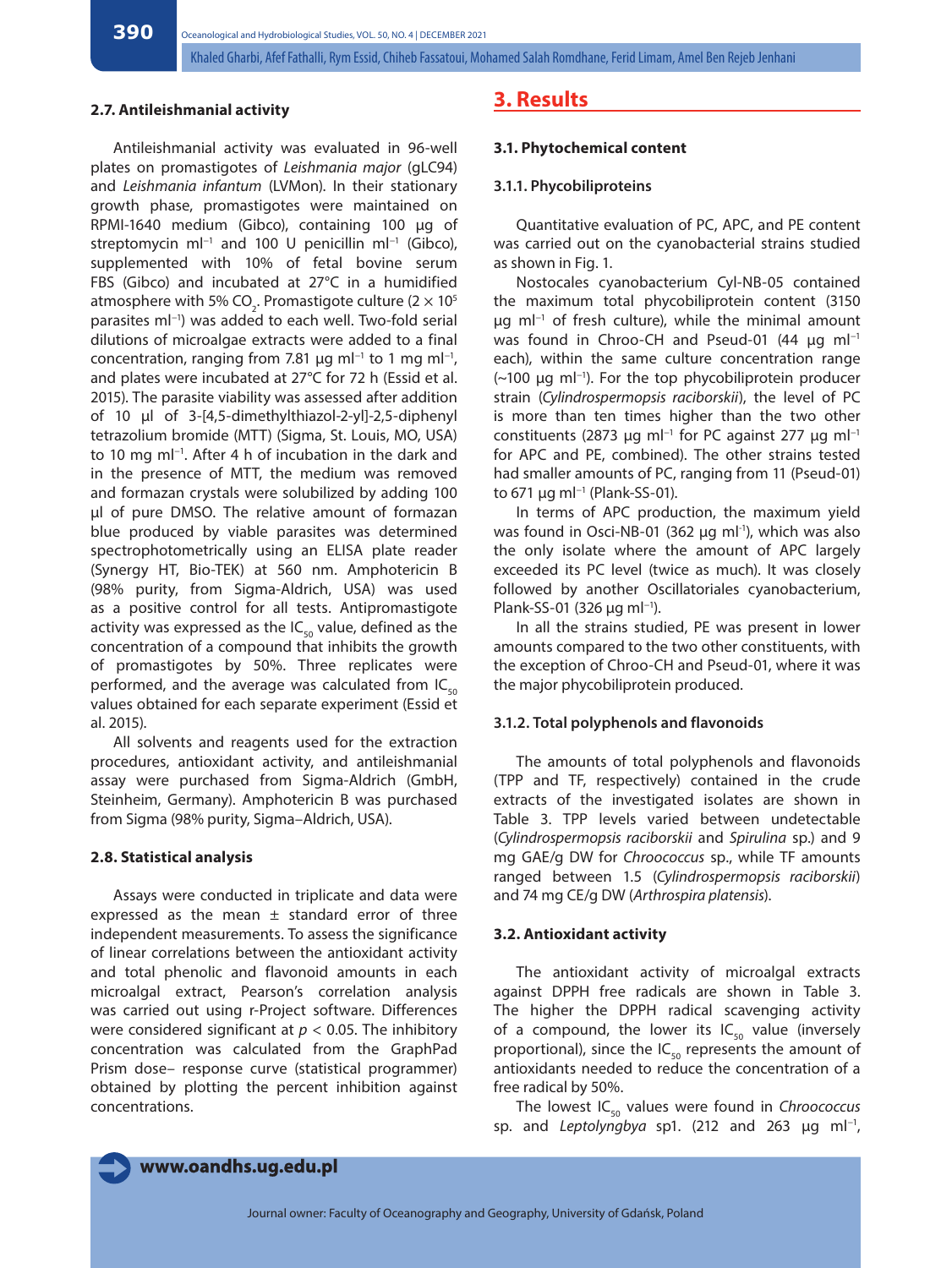

#### **Figure 1**

Phycobiliprotein concentration of cyanobacterial strains isolated from different aquatic habitats expressed in µg per ml of fresh culture. Bars indicate the standard deviation of three replicates (PC = Phycocyanin; APC = Allophycocyanin; PE = Phycoerythrin)

respectively), thus indicating their better ability to reduce DPPH radical scavenging activity compared to the other strains investigated. The other strains tested showed higher inhibitory concentrations, ranging from 680 μg ml−1 (*Dunaliella* sp.) to 1 mg ml−1 (*Arthrospira platensis*). The results also indicated that certain strains exhibited no detectable antioxidant activity at the maximum extract concentration (*Planktothrix agardhii*, *Limnotrix* sp., *Spirulina* sp., and *Cylindrospermopsis raciborskii*).

#### **3.3. Antimicrobial activity**

The antibacterial activity of microalgae extracts was studied against human pathogenic bacteria (Table 4). Most strains of microalgae showed no detectable antibacterial activity against all species of bacteria tested, except for *Dunaliella* sp. (Duna-GV), which showed moderate inhibitory activity against methicillin-resistant *Staphylococcus aureus* (MRSA). This antibacterial capacity was materialized by an inhibition

| . .<br>× | ۰.<br>٠ |  |
|----------|---------|--|
|----------|---------|--|

| Phenolics, flavonoids and antioxidant activity of microalgal extracts |             |                              |                      |                                                                                 |  |
|-----------------------------------------------------------------------|-------------|------------------------------|----------------------|---------------------------------------------------------------------------------|--|
| <b>Strain</b>                                                         | Code        | <b>TPP</b><br>(mg EqGA/g DW) | TF.<br>(mg EqC/g DW) | Antioxidant activity against DPPH<br>$(IC_{\epsilon_0}, \mu g \text{ ml}^{-1})$ |  |
| Chroococcus sp.                                                       | Chroo-CH    | $8.90 \pm 0.25$              | $67.94 \pm 1.36$     | $212.15 \pm 2.07$                                                               |  |
| Leptolyngbya sp1.                                                     | Osci-NB-01  | $1.81 \pm 0.39$              | $58.46 \pm 0.73$     | $263.91 \pm 14.93$                                                              |  |
| Arthrospira platensis                                                 | Arthro-KB   | $2.85 \pm 0.06$              | $74.09 \pm 5.28$     | $953.94 \pm 28.14$                                                              |  |
| Leptolyngbya sp2.                                                     | Lepto-CH    | $7.75 \pm 0.77$              | $68.17 \pm 3.96$     | $782.87 \pm 4.2$                                                                |  |
| Planktothrix agardhii                                                 | Plank-SS-01 | $4.86 \pm 0.3$               | $38.32 \pm 5.37$     | <b>NA</b>                                                                       |  |
| Anabaenopsis circularis                                               | Pseud-01    | $5.63 \pm 0.15$              | $38.05 \pm 4.43$     | $912.21 \pm 2.21$                                                               |  |
| Cylindrospermopsis raciborskii                                        | Cyl-NB-05   | <b>ND</b>                    | $1.48 \pm 0.03$      | <b>NA</b>                                                                       |  |
| Limnotrix sp.                                                         | Osci-BM-01  | $1.77 \pm 0.13$              | $36.31 \pm 3.12$     | <b>NA</b>                                                                       |  |
| Spirulina sp.                                                         | Spir-ML     | N <sub>D</sub>               | $5.03 \pm 1$         | <b>NA</b>                                                                       |  |
| Dunaliella sp.                                                        | Duna-GV     | $3.07 \pm 0.32$              | $37.94 \pm 3.11$     | $681 \pm 20.07$                                                                 |  |
| <b>BHT</b>                                                            |             |                              |                      | $17.34 \pm 0.23$                                                                |  |

TPP – total polyphenols; TF – total fl avonoids; DW – dry weight; GA – gallic acid ; C – catechin ; BHT – butylated hydroxytoluene ; NA – not active at maximum concentration; ND – not detectable. Results represent means of three replicates with standard deviation (Means  $\pm$  SD, n = 3)

Journal owner: Faculty of Oceanography and Geography, University of Gdańsk, Poland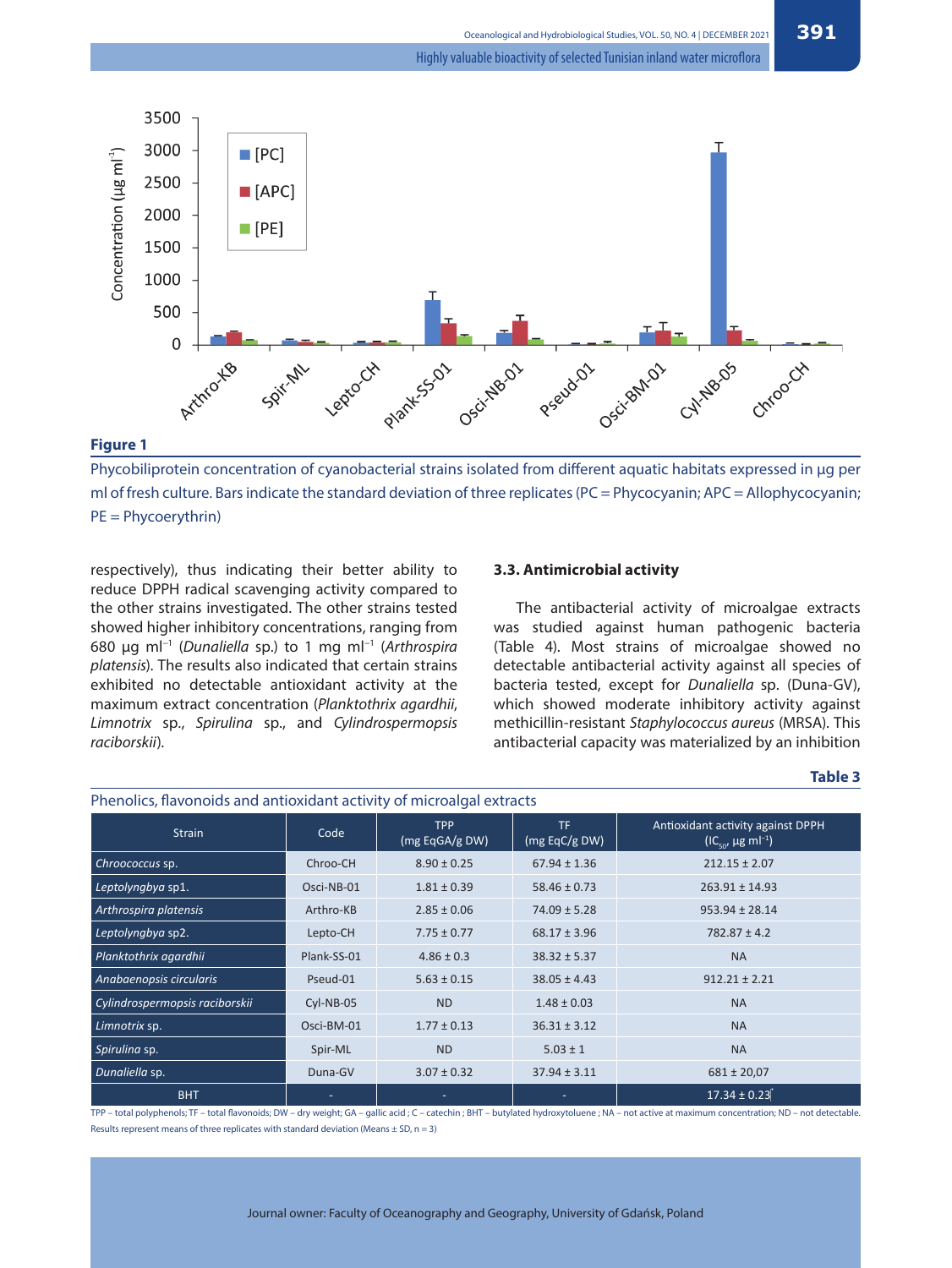**Table 4**

#### Antibacterial activity of microalgal extracts

| <b>Strain</b> | Inhibition zone diameter (mm)<br>[MIC ( $\mu$ g ml <sup>-1</sup> )] |                                  |                                |                    |                              |                                    |
|---------------|---------------------------------------------------------------------|----------------------------------|--------------------------------|--------------------|------------------------------|------------------------------------|
|               | <b>B.</b> cereus<br><b>ATCC 14579</b>                               | E. faecalis<br><b>ATCC 29212</b> | S. aureus<br><b>ATCC 25923</b> | <b>MRSA</b>        | E. coli<br><b>ATCC 35218</b> | P. aeruginosa<br><b>ATCC 27853</b> |
| Chroo-CH      | <b>NA</b>                                                           | <b>NA</b>                        | <b>NA</b>                      | <b>NA</b>          | <b>NA</b>                    | <b>NA</b>                          |
| Osci-NB-01    | <b>NA</b>                                                           | <b>NA</b>                        | <b>NA</b>                      | <b>NA</b>          | <b>NA</b>                    | <b>NA</b>                          |
| Arthro-KB     | <b>NA</b>                                                           | <b>NA</b>                        | <b>NA</b>                      | <b>NA</b>          | <b>NA</b>                    | <b>NA</b>                          |
| Lepto-CH      | <b>NA</b>                                                           | <b>NA</b>                        | <b>NA</b>                      | <b>NA</b>          | <b>NA</b>                    | <b>NA</b>                          |
| Plank-SS-01   | <b>NA</b>                                                           | <b>NA</b>                        | <b>NA</b>                      | <b>NA</b>          | <b>NA</b>                    | <b>NA</b>                          |
| Pseud-01      | <b>NA</b>                                                           | <b>NA</b>                        | <b>NA</b>                      | <b>NA</b>          | <b>NA</b>                    | <b>NA</b>                          |
| $Cyl-NB-05$   | <b>NA</b>                                                           | <b>NA</b>                        | <b>NA</b>                      | <b>NA</b>          | <b>NA</b>                    | <b>NA</b>                          |
| Osci-BM-01    | <b>NA</b>                                                           | <b>NA</b>                        | <b>NA</b>                      | <b>NA</b>          | <b>NA</b>                    | <b>NA</b>                          |
| Spir-ML       | <b>NA</b>                                                           | <b>NA</b>                        | <b>NA</b>                      | <b>NA</b>          | <b>NA</b>                    | <b>NA</b>                          |
| Duna-GV       | <b>NA</b>                                                           | <b>NA</b>                        | <b>NA</b>                      | $16 \pm 0.1$ [375] | <b>NA</b>                    | <b>NA</b>                          |

NA – not active at maximum concentration

zone of 16 mm, corresponding to a minimum inhibitory concentration (MIC) of 375 µg ml−1.

### **3.4. Antileishmanial activity**

The antileishmanial capacity of microalgae extracts was tested against the promastigotes *L. major* (gLC94) and *L. infantum* (LVMon) (Table 5). The unicellular green algae *Dunaliella* sp. (Duna-GV) exhibited the best antileishmanial activity against both leishmaniasis pathogens. The crude extract of Duna-GV reduced the viability of *L. infantum* and, to a lesser extent, that of *L. major* (IC<sub>50</sub> = 151 and 284 µg ml<sup>-1</sup>, respectively). It was followed by the Oscillatoriales cyanobacterium *Limnothrix* sp. that showed interesting  $IC_{50}$  values against the two pathogens (188 and 377 μg ml−1 for *L. infantum* and *L. major*, respectively).

| Antileishmanial activity of microalgal extracts |                                                          |                     |  |  |
|-------------------------------------------------|----------------------------------------------------------|---------------------|--|--|
| <b>Strain</b>                                   | $IC_{50}$ ± SD<br>$(\mu g \, \text{m} \, \text{l}^{-1})$ |                     |  |  |
|                                                 | L. infantum<br>(LVMon)                                   | L. major<br>(gLC94) |  |  |
| Chroo-CH                                        | $713.4 \pm 0.24$                                         | $1000 \pm 1.96$     |  |  |
| Osci-NB-01                                      | $448.7 \pm 0.24$                                         | $728.5 \pm 1.21$    |  |  |
| Arthro-KB                                       | >1000                                                    | >1000               |  |  |
| Lepto-CH                                        | $212.7 \pm 1.46$                                         | $401.9 \pm 1.22$    |  |  |
| Plank-SS-01                                     | $1000 \pm 1.98$                                          | >1000               |  |  |
| Pseud-01                                        | $1000 \pm 2.38$                                          | >1000               |  |  |
| Cyl-NB-05                                       | $246.4 \pm 1.66$                                         | $473.8 \pm 0.53$    |  |  |
| Osci-BM-01                                      | $188.7 \pm 1.35$                                         | $377.5 \pm 0.09$    |  |  |
| Spir-ML                                         | $1000 \pm 2.44$                                          | >1000               |  |  |
| Duna-GV                                         | $151.2 \pm 0.37$                                         | $284.87 \pm 1.46$   |  |  |
| Amphotericin B                                  | $0.64 \pm 0.24$                                          | $0.97 \pm 0.08$     |  |  |

**Table 5**

IC50 = Inhibitory Concentration 50 (μg ml−1); Amphotericin B = positive control. SD – standard deviation; each value was represented as mean  $\pm$  SD (n = 3)

**www.oandhs.ug.edu.pl**

## **4. Discussion**

#### **4.1. Phycobiliproteins**

According to the results obtained, the *Cylindrospermopsis* strain Cylind-NB occupies an exceptional position among all the strains studied, being by far the most productive of total phycobiliproteins, with a total amount exceeding 3000 µg ml<sup>-1</sup>. More interestingly, the PC level in this Nostocales cyanobacterium is more than ten times higher than the two other constituents of phycobiliprotein combined (2873 µg ml−1 of PC against 277 µg ml<sup>-1</sup> for APC and PE, combined). Compared to the results obtained by other authors, the *Cylindrospermopsis* strain tested in the present study appears to be a very rich source of PC. For example, Horvath et al. (2013) reported a PC amount of 5 µg ml−1 in a *Cylindrospermopsis raciborskii* strain isolated from surface water samples collected from Lake Balaton (Hungary), using the same extraction method (repeated cycles of freezing and thawing combined with sonication). Aside from the strain effect, which is the main factor explaining the huge difference observed between the two isolates, other factors may also have intervened, notably the high light intensity applied by Horvath et al. (2013), i.e. 40 μmol m−2 s−1, compared to the present work (25 μmol m<sup>-2</sup> s<sup>-1</sup>). In fact, the negative effect of light intensities above 25 µmol  $m^{-2}$  s<sup>-1</sup> on the cellular amount of PC in cyanobacterial strains has been reported in several studies such as Takano et al. (1995) and De Oliveira et al. (2014). These studies demonstrated that the level of incident light is one of the factors that most affects the cyanobacteria metabolism, and that lower light intensities were more advantageous in terms of total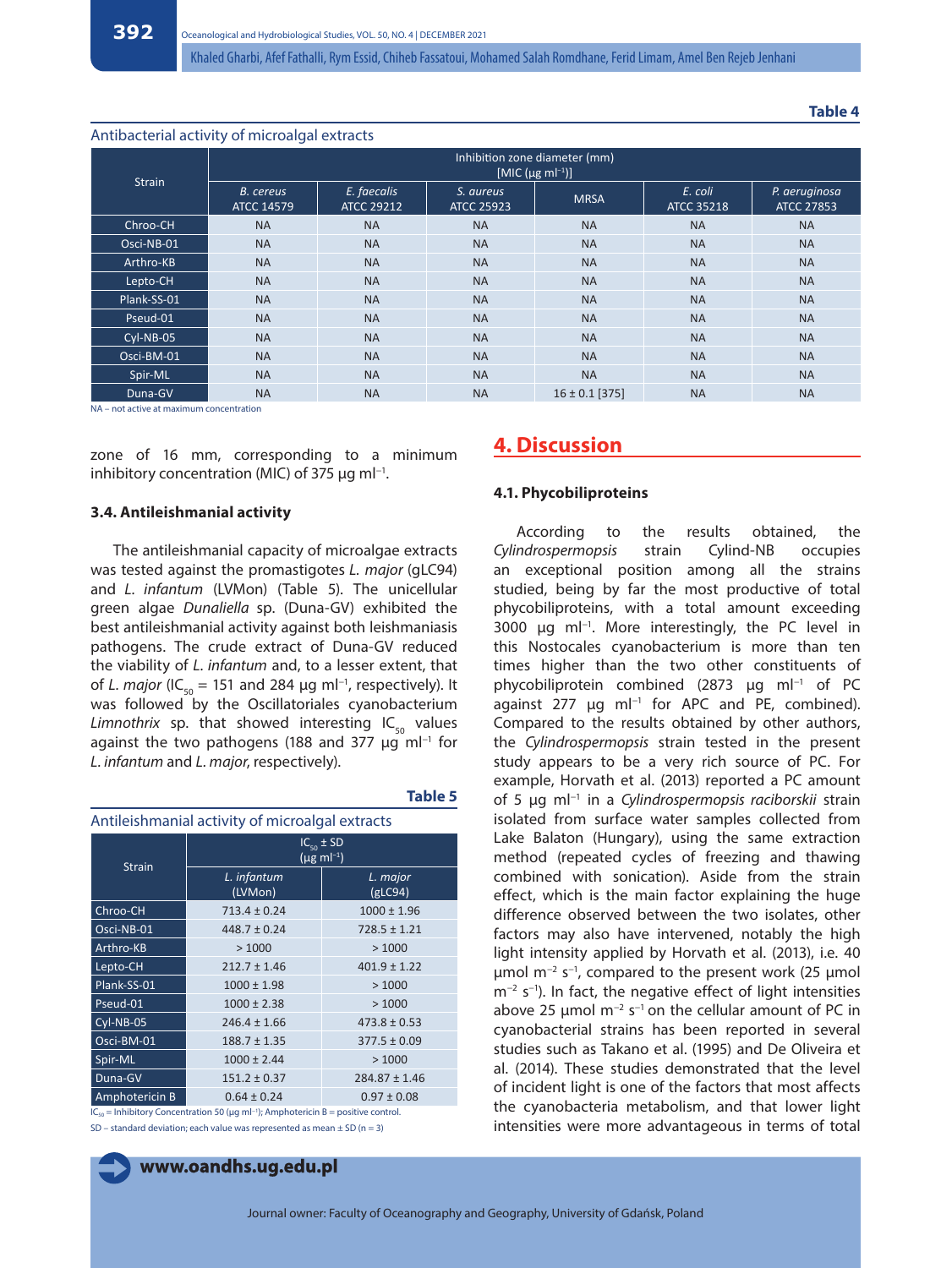yields of phycobiliproteins produced by cyanobacteria isolates of the genera *Nostoc* and *Synechococcus.* It has been suggested that this phenomenon is probably due to a strategy of preventing photo-oxidative damage caused by the production of free radicals in cells. Apart from the *Cylindrospermopsis* genius, lower amounts of PC (ranging from 15 to 264 µg ml<sup>-1</sup>) have also been reported by Basheva et al. (2018) in 18 cyanobacterial strains belonging mainly to the genera *Microcoleus, Nostoc, Phormidesmis, and Leptolyngbya*. These values were obtained under optimal culture conditions, in particular the culture mode (extensive culture), culture medium (liquid Z-medium), pH (8.5), and temperature (24  $\pm$  1°C). On the other hand, a high PC level, quite close to our result, was obtained by Bachchhav et al. (2016) in an Indian strain of *Arthrospira platensis* under a mixotrophic regime and yellow LED illumination. The authors recorded a PC amount of 2500  $\mu$ q ml<sup>-1</sup> produced by A. *platensis*, thus proving its significant potential for use in the biotechnological production of this pigment.

To the best of our knowledge, this work is the first to highlight the capacity of the cyanobacterium *Cylindrospermopsis raciborskii* to produce huge PC amounts, making it an effective alternative natural source for the biological production of one of the most valuable microalgal accessory pigments. In fact, many potent bioactivities, with extremely beneficial effects on human health, have been attributed to PC, such as the positive influence on the immune system, especially the defense mechanisms against infectious diseases. For instance, Kawamura et al. (2004) found that cyanobacterial PC enhances the biological defense activity against infectious diseases through sustaining functions of the mucosal immune system, and reduces allergic inflammation by suppressing antigen-specific IgE antibodies. It was concluded that the PC-rich cyanobacterial biomass or its processed products are not only useful dietary supplements, but they also strengthen the defense mechanisms against infectious diseases, food allergies, and other inflammatory diseases.

In addition to the previously described beneficial effects, some epidemiological studies have demonstrated the efficacy of PC as an inhibitor of cancer cell proliferation *in vivo* and *in vitro*. For example, Liu et al. (2000) reported that PC of cyanobacterial origin significantly inhibited the growth of chronic myeloid leukemia/chronic human blast crisis K562 cells in a dose-dependent manner. Tumor cells were arrested in the G1 phase and blocked to progress through the S phase, suggesting that the inhibitory effect of PC against the growth of K562 cells may have occurred through pathways other than apoptosis, and that the altered expression pattern of the c-myc protein may be involved in such inhibition.

Moreover, the neuroprotective role of PC against global cerebral ischemia/reperfusion damage in gerbils has been reported (Penton-Rol et al. 2011). PC was found to exhibit a potent protective effect against neuronal cell death in the hippocampus, and significantly improve locomotor behavior and survival in gerbils after just one week of reperfusion. In another study, Rimbau et al. (2001) found strong evidence for a remarkable protective role of PC against cell death caused by 24 h withdrawal of potassium and serum (K/S) in rat granular cerebellar cell cultures. These findings highlight some promising perspectives on the use of our *Cylindrospermopsis raciborskii* strain as a reliable source of potent and non-toxic natural drugs for the treatment of neuronal damage induced by oxidative stress in neurodegenerative disorders, ischemic strokes, Alzheimer's disease and Parkinson's disease.

## **4.2. Antioxidant activity**

When comparing our results with previous studies, it can be observed that, in general, the levels of antioxidant activity against DPPH radicals obtained in the present work remain relatively less pronounced. IC<sub>50</sub> values ranging from 67.5 to 119.6 μg ml<sup>-1</sup> and from 30.72 to 102.47 μg ml<sup>-1</sup> were reported by Ijaz & Hasnain (2016) and Babic et al. (2016), respectively, for the antioxidant activity of crud extracts of several cyanobacterial strains against DPPH radicals. Similarly, Safafar et al. (2015) recorded 10-fold higher inhibitory activity for *Anabaenopsis* and for *Arthrospira* (IC<sub>50</sub> = 90 and 100 μg ml<sup>-1</sup>, respectively) than that recorded for the same strains in our study. On the other hand, the most active isolate against DPPH radicals characterized in the present work (*Chroococcus* sp.) showed much higher antioxidant activity (6 times higher) than that found by Singh et al. (2017) for the same species (IC $_{50}$  = 1260 Vs 212 μg ml<sup>−1</sup>).

The particularly interesting antioxidant activity recorded in *Chroococcus* sp. and, to a lesser extent, *Leptolyngbya* sp1. may suggest that they are good candidates to be considered as new natural sources of effective and non-toxic antioxidants, with a number of extremely beneficial health effects. In fact, many authors have reported the importance of antioxidant and radical scavenging activity of cyanobacterial origin among the most interesting therapeutic and nutritional functions that are particularly sought after by the food and pharmaceutical industry in recent decades (Hossain et al. 2016). Nevertheless, extracts of these cyanobacterial strains remain remarkably less

**393**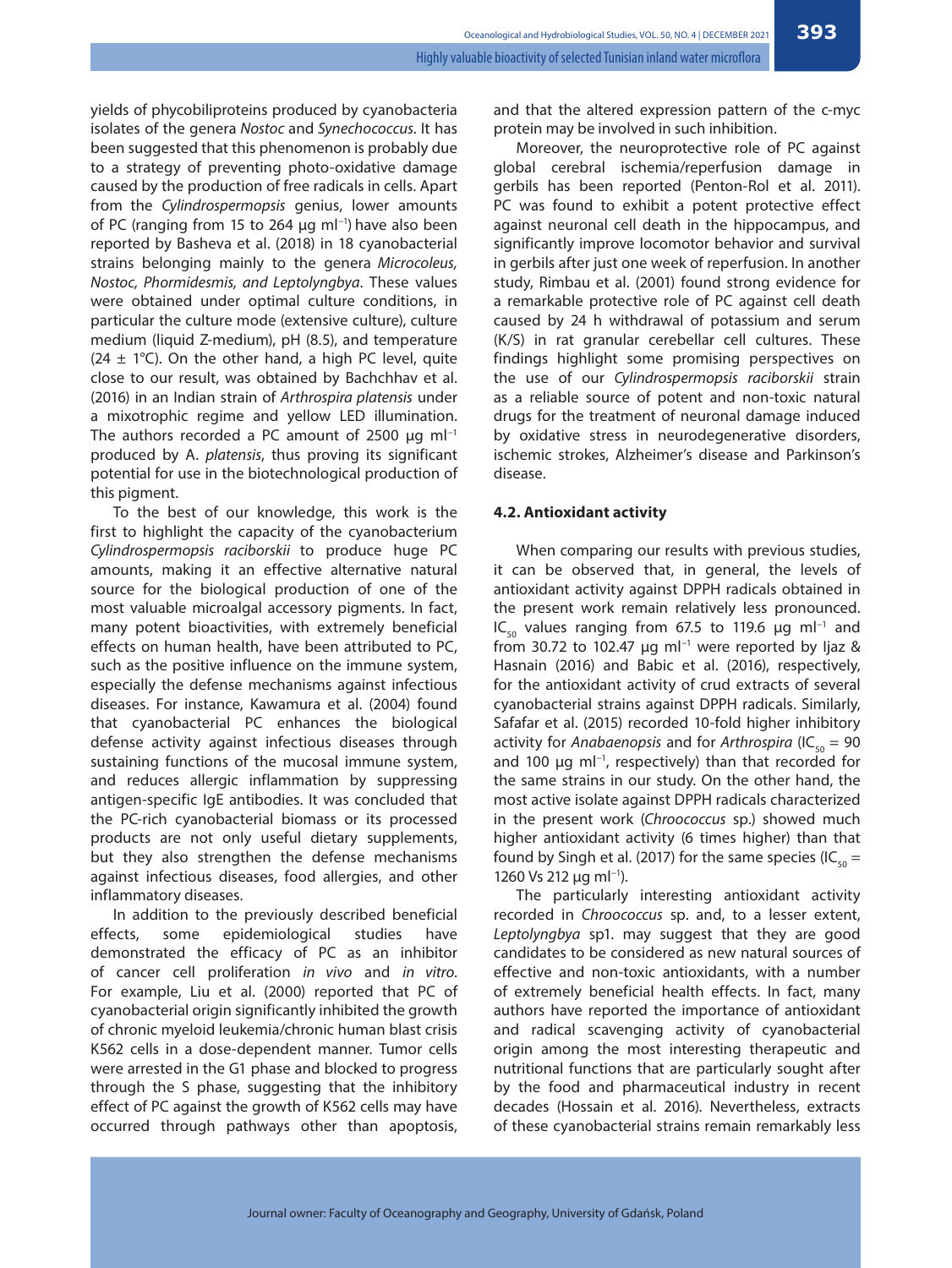active compared to the synthetic standard BHT used as a positive control in the present work (IC $_{50}$  = 17.34  $\mu$ g  $mI^{-1}$ ).

This finding appears to be consistent with previous studies, e.g. Blagojevic et al. (2018), where an extremely low IC<sub>50</sub> value was reported for BHT (about 10 μg ml<sup>-1</sup>), reflecting much stronger DPPH scavenging efficiency compared to 10 microalgal isolates essayed in their study.

Nevertheless, it should be noted that such extraordinary antioxidant efficiency of BHT among other synthetic commercial antioxidants, especially butylated hydroxyanisole (BHA), tertbutyl hydroquinone (TBHQ), or propyl gallate (PG), is not without a significant cost. In fact, the use of BHT and BHA as food additives to neutralize or delay lipid peroxidation in the food industry has been shown to be associated with several serious health risks. Some epidemiological studies focusing on the medium and long-term health effects of BHT and BHA on animal models have proved that these products are characterized by high toxicity and carcinogenic or mutagenic effects (Lanigan & Yamarik 2002; Agyei et al. 2015).

These adverse health effects attributed to BHT and BHA and other commonly used synthetic antioxidants have put more pressure on nutraceutical, pharmaceutical, and food industries, and have made the need to identify new sources of natural antioxidants as safe alternatives even more appealing and urgent.

Regarding total polyphenols, very few studies have measured the polyphenol content in microalgae compared to other cellular constituents (Goiris et al. 2012). Our results showed TPP levels varying between undetectable values and a maximum of 8.9 mg EqGA/g DW (*Chroococcus* sp.). These levels are within the range reported by Safafar et al. (2015), who assessed the TPP content in different microalgal species belonging to several taxonomic classes (between 4 and 8 mg EqGA/g DW). However, Goiris et al. (2012) and Hossain et al. (2016) reported lower levels, not exceeding 4 mg EqGA/g DW, in extracts from more than 35 industrial microalgal strains. The observed differences can be explained by extrinsic factors such as culture conditions (photoperiod and nutrient concentration) and culture method (autotrophic or mixotrophic) as well as genetic and physiological factors, especially strain intrinsic characteristics, its origin, and even the stage of development at harvest time.

Statistical analysis revealed that there was no significant correlation between antioxidant activity and polyphenol content in the crude extracts, either in terms of PPT (*r* = 0.142; *p* = 0.782), or FT (*r* = 0.214;  $p = 0.661$ ). The highest DPPH scavenging activity was observed in *Leptolyngbya* sp1., the extract of which contained the lowest concentration of PPT. On the other hand, *Arthrospira platensis* was the richest strain in FT and yet exhibited the lowest DPPH scavenging activity among all the investigated strains. This indicates that probably other compounds contribute strongly to the antioxidant effects observed for the strains tested in the present study. This could be attributed, for instance, to phenolic compounds that cannot be detected by the method adopted here or to other non-phenolic compounds. The later hypothesis seems to be the most consistent with a previous study (Cepoi et al. 2009) where the high antioxidant activity recorded in the biomass of *Arthrospira platensis* and *Nostoc linckia* was suggested to be related to considerable amounts of carotenoids and tocopherols, which were better extracted at higher concentrations of ethanol (55 and 70%). In general, these microorganisms are known for their ability to synthesize various phytochemical compounds such as tannins, terpenoids, UV screening compounds, steroids, and polyunsaturated fatty acids, thus forming a complex mixture of compounds in which antioxidants can act synergistically in a manner that is only partly understood.

### **4.3. Antimicrobial activity**

The antibacterial activity assessment against several human pathogenic bacteria revealed a moderate antibacterial potential of the unicellular green alga *Dunaliella* sp. (Duna-GV) only against methicillin-resistant *Staphylococcus aureus* (MRSA), with a MIC value of 375 µg ml<sup>-1</sup>, corresponding to an inhibition diameter of 16 mm. This growth inhibitory capacity of such a pathogen, considered the most virulent of the genus *Staphylococcus*, can be qualified as moderate on the basis of the classification criteria provided by Askun et al. (2013). Indeed, the antibacterial activity of plant extracts is considered to be high for MICs below 100 µg ml−1, moderate between 100 and 625 μg ml<sup>-1</sup>, and inactive for MICs above 800 µg ml−1. The result is consistent with the previous study by Maadane et al. (2017) on several microalgal species, including *Dunaliella* sp. and *Dunaliella salina*, collected along the Moroccan coast, who concluded that the ethanolic extracts of *Dunaliella* strains exhibited moderate inhibitory activity, targeting in particular the pathogens *P. aeruginosa* and *Escherichia coli*.

According to previous research published by Maadane et al. (2015), ethanolic extracts of *Dunaliella*  sp. contained significant amounts of carotenoids,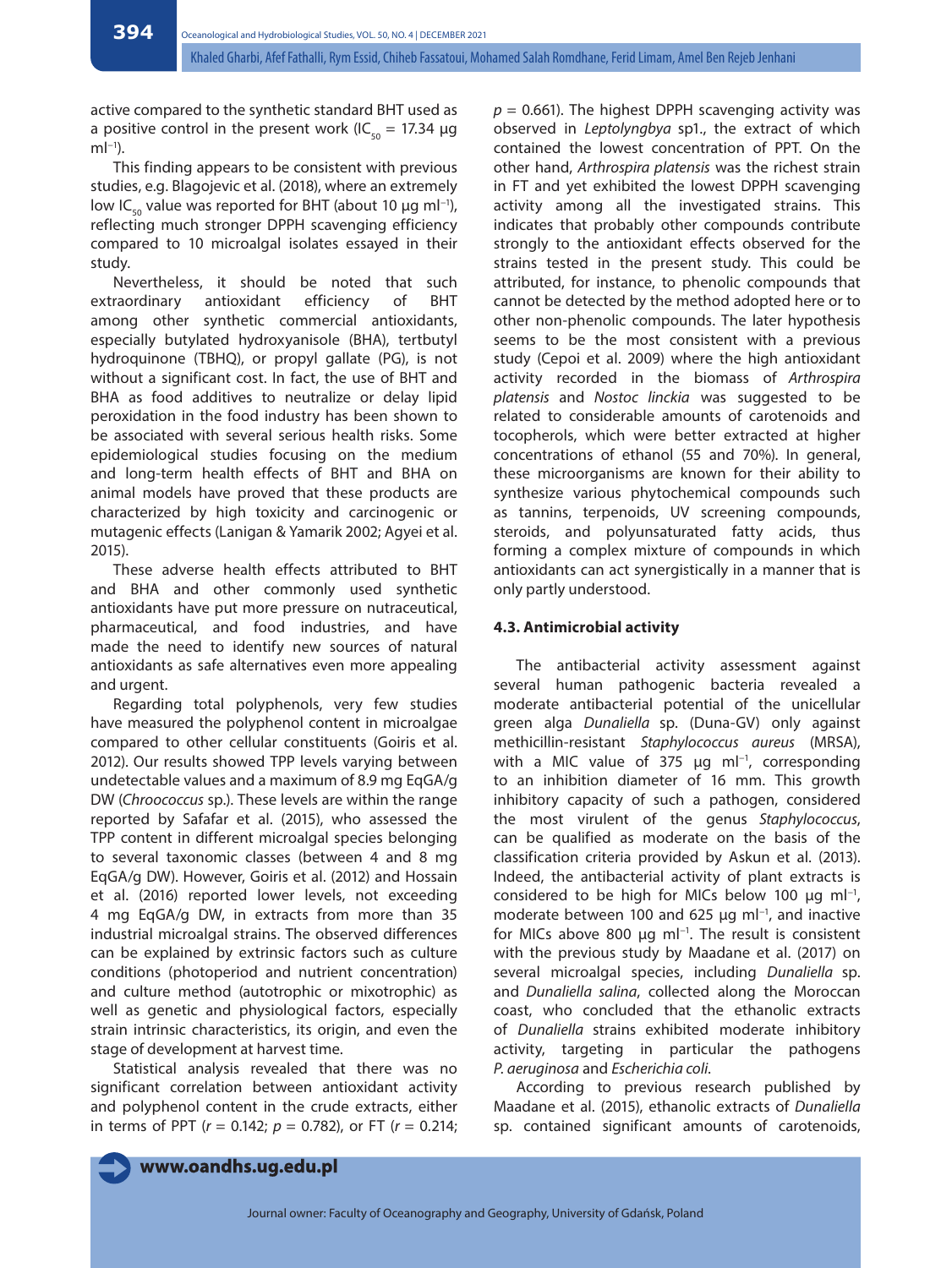up to 10.8 mg g−1 DW, suggesting a possible role of these compounds in the total antimicrobial potential observed in this strain. The last hypothesis seems to be in agreement with Bhagavathy et al. (2011), where different carotenoids extracted from *Chlorococcum humicola* exhibited important antimicrobial activity, affecting both Gram positive and Gram negative bacteria.

#### **4.4. Antileishmanial activity**

The antileishmanial activity of microalgal extracts was evaluated against promastigote forms of the parasites *L. infantum* (LVMon) and *L. major* (gLC94). The results showed that the unicellular green algae *Dunaliella* sp. (Duna-GV) exhibited the highest inhibition against the two *Leishmania* pathogens, with IC<sub>50</sub> values of 151.2 μg ml<sup>-1</sup> and 284.8 μg ml<sup>-1</sup> for *L. infantum* and *L. major*, respectively*.* 

At present, marine organisms are increasingly recognized by scientists as an interesting natural source of new bioactive products and a promising alternative in the therapy and control of leishmaniasis. However, very few reports have been published on the antileishmanial capacity of microalgal extracts (Pereira et al. 2015).

To the best of our knowledge, this is the first study to demonstrate the antileishmanial effect of the genus *Dunaliella*. It strongly suggests that this eukaryotic unicellular green microalga may represent a good candidate to be used in the treatment of cutaneous and visceral leishmaniasis caused by the pathogens *L. major* and *L. infantum*. This appears to be of particular interest for Tunisia, a country endemic to CL and VL, where CL caused by *L. majo*r continues to pose a major health threat and causes thousands of new cases annually, with alarming infection rates reaching up to 60% of the population of certain villages (WHO 2017).

In addition, the results revealed that most of the isolates tested exhibited a particularly targeted antileishmanial activity against *L. infantum* more than *L. major* parasites. This could also be of particular importance in the wider context of the Mediterranean region, where *L. infantum* is the sole causative agent of canine leishmaniasis as well as cutaneous and visceral forms of human leishmaniasis. They are described as endemic in 22 countries of the Mediterranean zone, where they are strongly considered as a serious public and veterinary health problem (Campino et al. 2006). Furthermore, in the Iberian Peninsula in Southwestern Europe, infections with *L. infantum* in humans are mainly associated with immunosuppressive diseases, in particular with co-infection with the AIDS virus,

HIV. According to Campino & Maia (2010), no effective human or canine vaccine against this pathogen has been developed, and chemotherapy is the only way to control cases of infection.

## **5. Conclusion**

The present study provides important, clear and reliable information on 10 microalgal strains that colonize several Tunisian inland water bodies with respect to their potential for production of phycobiliproteins, and the evaluation of their antioxidant, antibacterial, and antileishmanial effects. The cyanobacterium *Cylindrospermopsis raciborskii* occupied a unique position among all the investigated isolates, considering its higher production and accumulation capacity of phycocyanin. This is a characteristic that certainly gives this strain a significant potential for use in the biotechnological production of this extremely valuable pigment. The genera *Chroococcus* and *Leptolyngbya* exhibited promising antioxidant activity, making them potential candidates as new natural sources of effective and non-toxic antioxidants. Eukaryotic unicellular green microalgae *Dunaliella* sp. showed the best antileishmanial properties. This result is of particular importance, especially in the context of Tunisia, where cutaneous leishmaniasis caused by *L. major* continues to cause thousands of new cases of infection each year and is a major health problem for the local population.

In view of the results obtained in the present work, we believe that the optimization of culture conditions, especially light and temperature, targeting the most potential strains will have an impact on increasing their potentiality. In addition, the use of genetic engineering as a measure to control the expression level of the genes encoding this activity would be of great benefit.

## **Acknowledgements**

The present work was supported by Laboratoire Ecosystèmes et Ressources Aquatiques et Animales, Institut National Agronomique de Tunisie, University of Carthage with the collaboration of Bioactive Substances Laboratory, Biotechnology Center of Borj-Cedria, Tunisia, which are greatly acknowledged. This research was also financially supported by the Ministry of Higher Education and Scientific Research of the Tunisian government.

**395**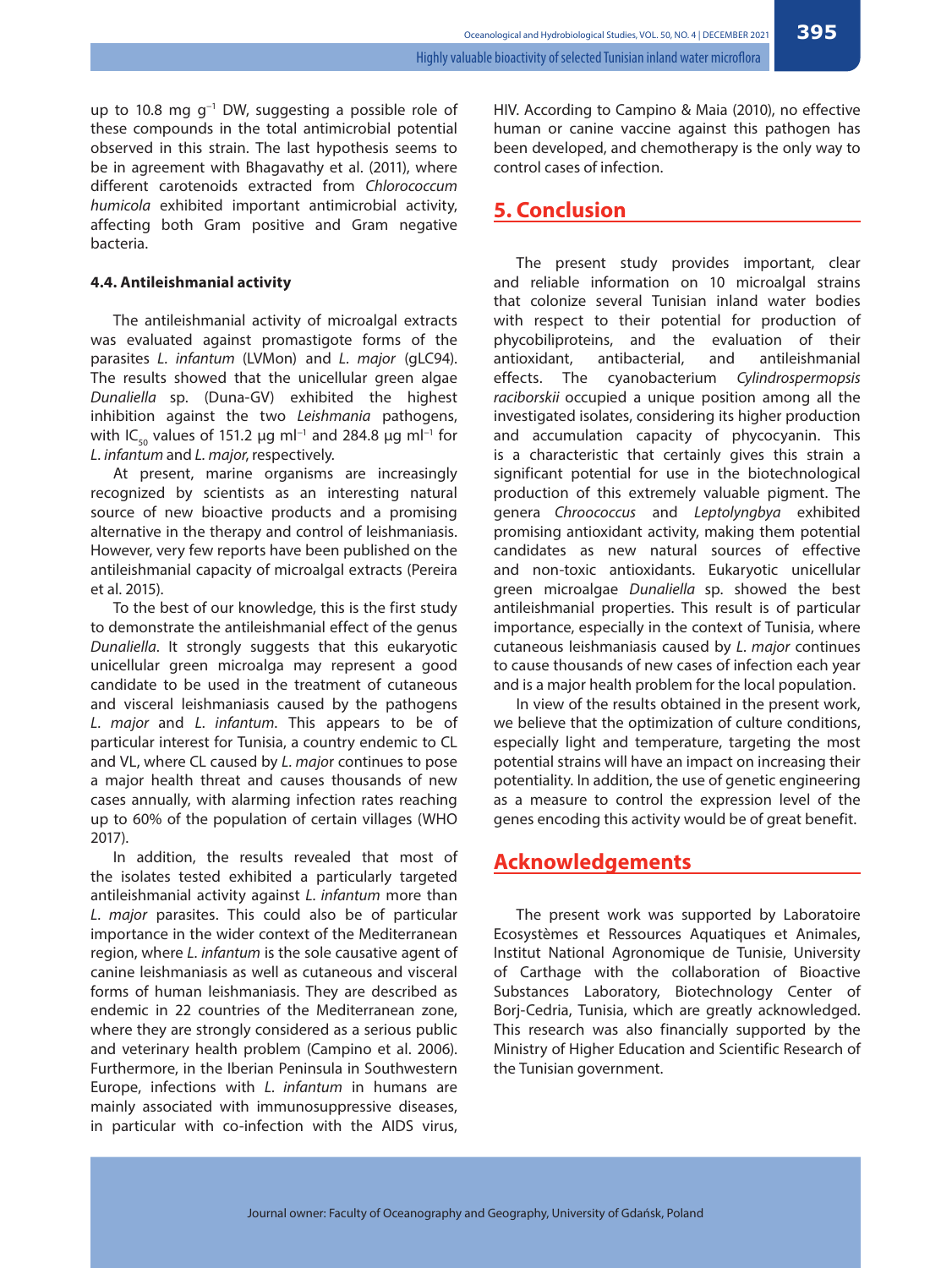## **References**

- Agyei, D., Danquah, M.K., Sarethy, I.P. & Pan, S. (2015). Antioxidative peptides derived from food proteins. In: Rani V, Yadav U (eds) Free radicals in human health and disease. Springer, New Delhi. Retrieved November 30, 2020, from SpringerLink https://link.springer.com/chapter/citeas. DOI:10.1007/978-81-322-2035-0\_26.
- Anonymous, World Health Organisation, Eastern Mediterranean Regional office (WHO EMRO). (2017). Cutaneous leishmaniasis in Tunisia. Retrieved May 16, 2020, from https://www.who.int/leishmaniasis/ burden/ Leishmaniasis\_Tunisia/en/.
- Askun, T., Tekwu, E.M., Satil, F., Modanlioglu, S. & Aydeniz, H. (2013). Preliminary antimycobacterial study on selected Turkish plants (Lamiaceae) against *Mycobacterium tuberculosis* and search for some phenolic constituents. *BMC Complement Altern. Med.* 13: 365. DOI: 10.1186/1472- 6882-13-365.
- Babic, O., Kovac, D., Raseta, M., Sibul, F., Svircev, Z. et al. (2016). Evaluation of antioxidant activity and phenolic profile of filamentous terrestrial cyanobacterial strains isolated from forest ecosystem. *J. Appl. Phycol.* 28(4): 2333–2342. DOI:10.1007/s10811-015-0773-4.
- Bachchhav, M.B., Kulkarni, M.V., & Ingale, A.G. (2016). Enhanced phycocyanin production from *Spirulina platensis* using Light Emitting Diode. *J. Inst. Eng. India Ser. E.* 98(1): 41–45. DOI: 10.1007/s40034-016-0090-8.
- Basheva, D., Moten, D., Stoyanov, P., Belkinova, D., Mladenov, R. et al. (2018). Content of phycoerythrin, phycocyanin, alophycocyanin and phycoerythrocyanin in some cyanobacterial strains: Applications. *Eng. Life Sci.* 18(11): 861–866. DOI: 10.1002/elsc.201800035.
- Bennett, A. & Bogorod, L. (1973). Comple-mentary chromatic adaptation in filamentous blue−green alga. *J. Cell. Biol.*  58(2): 419−435. DOI: 10.1083/jcb.58.2.419.
- Bhagavathy, S., Sumathi, P. & Jancy Sherene Bell, I. (2011). Green algae *Chlorococcum humicola* - a new source of bioactive compounds with antimicrobial activity. *Asian Pac. J. Trop. Biomed.* 1(1): S1–S7. DOI: 10.1016/S2221- 1691(11)60111-1.
- Blagojevic, D., Babic, O.B., Raseta, M., Sibul, F.S., Janjusevic, L. et al. (2018). Antioxidant activity and phenolic profile in filamentous cyanobacteria: the impact of nitrogen. *J. Appl. Phycol.* 30(4): 2337–2346. DOI: 10.1007/s10811-018-1476- 4.
- Blancheton, A. (1985). Production d'Algues unicellulaires. Ifremer report, Ifremer Bibliothèque de PALAVAS, https:// archimer.ifremer.fr/doc/00000/1749/.
- Bourrelly, P. (1966). Les algues d'eau douce : les algues vertes (Vol. 1). N. Boubée & Cie (Ed.), Paris, France.
- Campino, L. & Maia, C. (2010). Epidemiologia das leishmanioses em Portugal (In Portuguese) (English summary). *Acta Méd. Port.* 23(5): 859–864.
- Campino, L., Pratlong, F., Abranches, P., Rioux, J.A., Santos-Gomes, G. et al. (2006). Leishmaniasis in Portugal: Enzymatic Polymorphism of *Leishmania infantum* based on Identification of 213 Strains. *Trop. Med. Int. Health.* 11(11): 1708–1714. DOI: 10.1111/j.1365-3156.2006.01728.x.
- Celiktas, O.Y., Kocabas, E.E.H, Bedir, E., Sukan, F.V., Ozek, T. et al. (2007). Antimicrobial activities of methanol extracts and essential oils of *Rosmarinus officinalis*, depending on location and seasonal variations. *Food Chem.* 100(2): 553– 559. DOI: 10.1016/j.foodchem.2005.10.011.
- Cepoi, L., Rudi, L., Miscu, V., Cojocari, A., Chiriac, T. et al. (2009). Antioxidative activity of ethanol extracts from *Spirulina platensis* and *Nostoc linckia* measured by various methods. *Analele Univ. din Oradea, Fasc. Biol.* 16: 43–48.
- Cheel, C.J., Theoduloz, C., Rodriguez, J.A., Caligari, P.D.S. & Schmeda-Hirschmann G. (2007). Free radical scavenging activity and phenolic content in achenes and thalamus from *Fragariachiloensis* ssp. *chiloensis*, *F. vesca* and *F. x ananassa* cv Chandler. *Food Chem.* 102(1): 36–44. DOI: 10.1016/j.foodchem.2006.04.036.
- De Oliveira, C.A., Oliveira, W.C., Ribeiro, S.M.R., Stringheta, P.C. & Nascimento, A.G. (2014). Effect of light intensity on the production of pigments in *Nostoc* spp. *Euro. J. of Biol. and Med. Sci. Res.* 2(1): 23–36.
- Dewanto, V.W.X., Adom, K.K. & Liu, R.H. (2002). Thermal processing enhances the nutritional value of tomatoes by increasing total antioxidant activity. *J. Agric. Food Chem.* 50(10): 3010–3014. DOI: 10.1021/jf0115589.
- Essid, R., Rahali, F.Z., Msaadaa, K., Sghair, I., Hammami, M. et al. (2015). Antileishmanial and cytotoxic potential of essential oils from medicinal plants in Northern Tunisia. *Ind. Crops Prod.* 77: 795–802. DOI: 10.1016/j.indcrop.2015.09.049.
- Fathalli, A., Jenhani, A.B., Moreira, C., Welker, M., Romdhane, M. et al. (2011). Molecular and phylogenetic characterization of potentially toxic cyanobacteria in Tunisian freshwaters. *Syst. Appl. Microbiol.* 34(4): 303–310. DOI: 10.1016/j. syapm.2010.12.003.
- Geitler, L. (1932). In Rabenhorst's, Koeltz (Ed.), *Cyanophyceae von Europa in Kryptogamen-Flora. Scientific Books*. Koeniggstein W, Germany.
- Goiris, K., Muylaert, K., Fraeye, I., Foubert, I., Brabanter, J.D. et al. (2012). Antioxidant potential of microalgae in relation to their phenolic and carotenoid content. *J. Appl. Phycol.*  24(6): 1477–1486. DOI: 10.1007/s10811-012-9804-6.
- Heimler, D., Vignolini, P., Giulia, D.M., Vincieri, F.F. & Romani, A. (2006). Anti-radical activity and polyphenol composition of local *Brassicaceae* edible varieties, *Food Chem.* 99(3): 464–469. DOI: 10.1016/j.foodchem.2005.07.057.
- Hossain, M.F., Ratnayake, R.R., Meerajini, K. & Wasantha Kumara, K.L. (2016). Antioxidant properties in some selected cyanobacteria isolated from fresh water bodies of Sri Lanka. *Food Sci. Nutr.* 4(5): 753–758. DOI: 10.1002/ fsn3.340.
- Horvath, H., Kovacs, A.W., Riddick, C.A.L. & Présing, M. (2013).